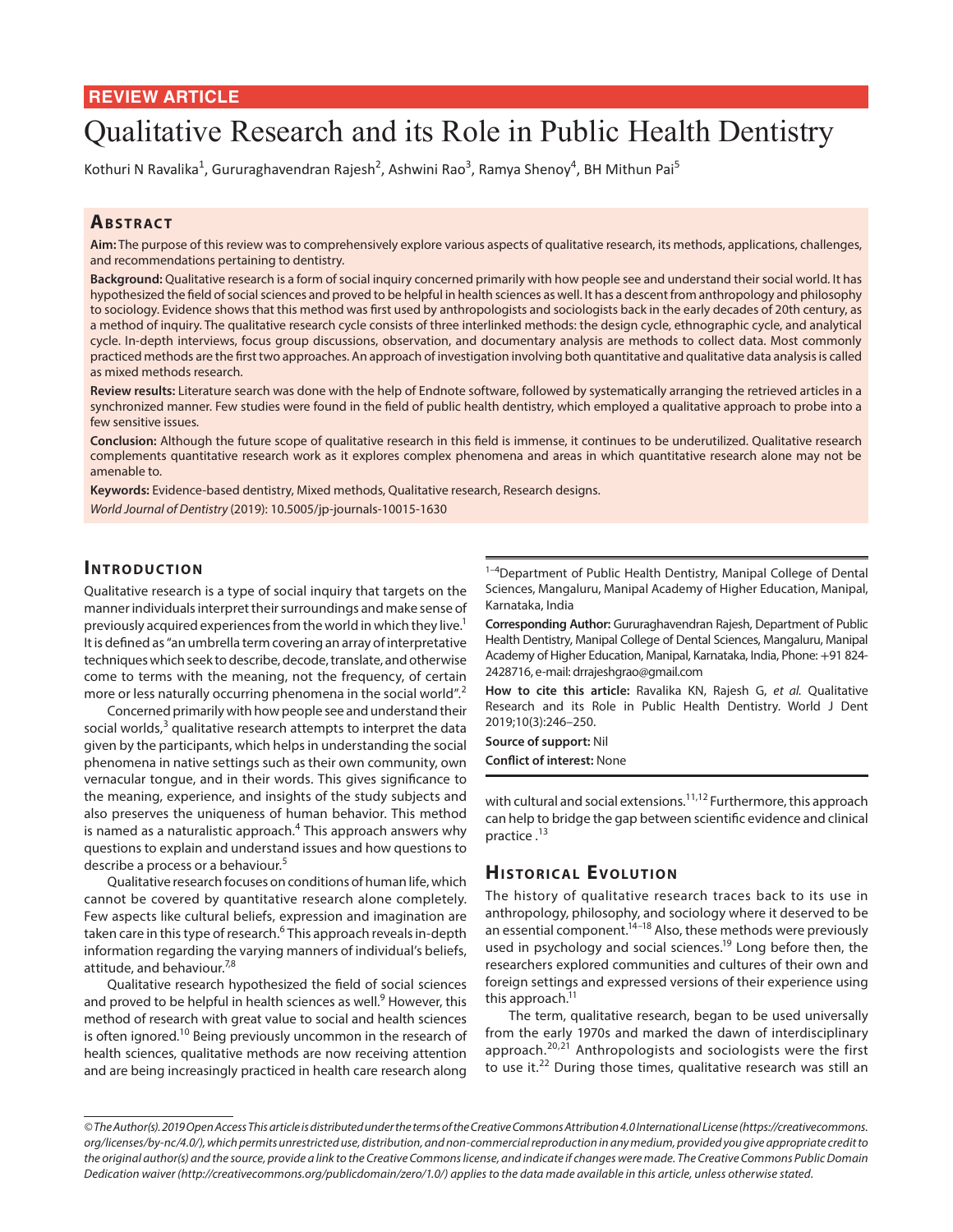unsystematic and journalistic method, which now may seem to be unscientific.<sup>23,24</sup>

The history of qualitative research begins with the philosopher, Rene Descartes, who edited Discourse on Methodology in 1637, focusing on the significance of objectivity and evidence in the search for truth.<sup>25</sup> In 1920s and 1930s, social anthropologists such as Malinowski and Mead and those of Chicago school such as Park and Burgess adopted more focused approaches.<sup>26</sup> A Swiss psychiatrist named Enrique Pichon Riviere developed a mode of group intervention keeping psychoanalysis and social psychology as epistemological pillars.<sup>27</sup>

From 1960s, this method has witnessed a continuous growth due to the evolution of grounded theory by Glaser and Strauss and studies done by Harold Garfinkel in Ethnomethadology.<sup>11,26</sup> The journals Qualitative Sociology and International Journal for Qualitative Studies in Education were published in 1978 and in 1988, respectively. The most widely known books are Filstead's Qualitative Methodology (1970), Lofland's Analysing Social Settings (1971), Schatzman and Strauss's Field Research (1973), Bogdan and Taylor's Introduction to Qualitative Research Methods (1975), Spradley's The Ethnographic Interview (1979) and Participant Observation (1980), and Hammersley and Atkinson's Ethnography (1983).<sup>23</sup> Denzin and Lincoln published Handbook of Qualitative Research in 1994.<sup>26</sup> Significantly, the concepts and methods used in qualitative research was issued by WHO. $^{28}$ However, Banister et al. in 1994 edited the first, major, general textbook<sup>29</sup>

# **RESEARCH CYCLE**

Qualitative research cycle consists of three interlinked cycles as follows:

#### **Design Cycle**

It consists of four tasks:

- 1. Research question formulation
- 2. Reviewing research literature and incorporating theory
- 3. Developing a conceptual framework
- 4. Selecting an appropriate fieldwork approach

#### **Ethnographic Cycle**

It describes the core tasks in data collection that are as follows:

- Research instrument designing
- Study subjects recruiting
- Data collection
- Making inductive inferences

#### **Analytical Cycle**

It comprises of tasks as given below:

- Codes developing
- Describing them and making comparison s
- Categorizing and conceptualizing the collected data
- Developing theories<sup>30</sup>

# **METHODS AND TECHNIQUES**

The types of data collection in qualitative research are in-depth interviews, focus group discussions, observation, and documentary analysis. Last two methods are less into practice.<sup>31</sup> Selecting

a method of data collection should consider some issues like sensitivity of the subject matter, research issue, intensity of individual's perspective needed, and also practical issues like ease of access.<sup>25</sup>

#### **Qualitative In-depth Interviews**

An in-depth interview is a one-to-one approach of collecting data. This involves an interviewer and an interviewee who discuss a particular topic in depth. A semi-structured interview guide is used, which helps the interviewer gain insights into the issue. When conducted well, it feels like a conversation for the interviewee. It is however not a two way dialogue as only interviewee shares their story and the interviewer's role is to elicit the story. These are also described as meaning-making partnership and knowledgeproducing conversations. The deep aspect of this approach is imperative as it reinforces the purpose of attaining a detailed insight into the issues being addressed from the perspective of the study of participants themselves.

In short, in-depth interviewing includes the following:

- Use of a semi-structured interview quide
- Building and maintaining a rapport with the interviewee
- Prompting open ended questions
- Motivating the interviewee to open up by probing<sup>30</sup>

#### **Focus Group Discussion**

The name of this method highlights the key characteristics: a focus on specific issues with a predetermined group of people and conducting an interactive discussion.<sup>30</sup> The definition goes as "a group discussion on a given topic organized for research purposes, which is guided, monitored and recorded by the researcher".  $31,32$ Interaction is a key to a successful focus group.<sup>33</sup>

This method involves an interactive discussion among six to eight participants, who are pre-selected and led by an experienced moderator, who focuses on a certain set of topics. This method yields a wide range of opinions on the research issue within 60–90 minutes by creating an environment comfortable to the participants where they feel free to express their honest views.<sup>30</sup> The discussions are unstructured and start from a wider and general issue and move to definite and specific issues of the research plan. Here, the part of the researcher as a moderator is very essential.<sup>31</sup>

#### **Observation**

Observation involves systematic watching of study subjects to find out about their behavior and interactions with each other in their own natural settings. Here the researcher acts as a research instrument and engages in observing and talking to participants in everyday settings. $31$  It is defined "as the systematic description of events, behaviors, and artifacts in the social setting chosen for study".<sup>34</sup> Researchers attain precise information of social settings and events that influence people's behavior within their own sociocultural background. Alternatively, the researcher may participate in the study group and experience the phenomena himself or only observe them par by remaining independent.<sup>31</sup>

#### **Documentary Analysis**

This approach uses documents that are either solicited for the research purposes (e.g., participants maintaining a diary for noting specifically for the research) or documents that already exist (e.g., books and magazines). This method has evolved to the use of websites in the present day.<sup>35</sup>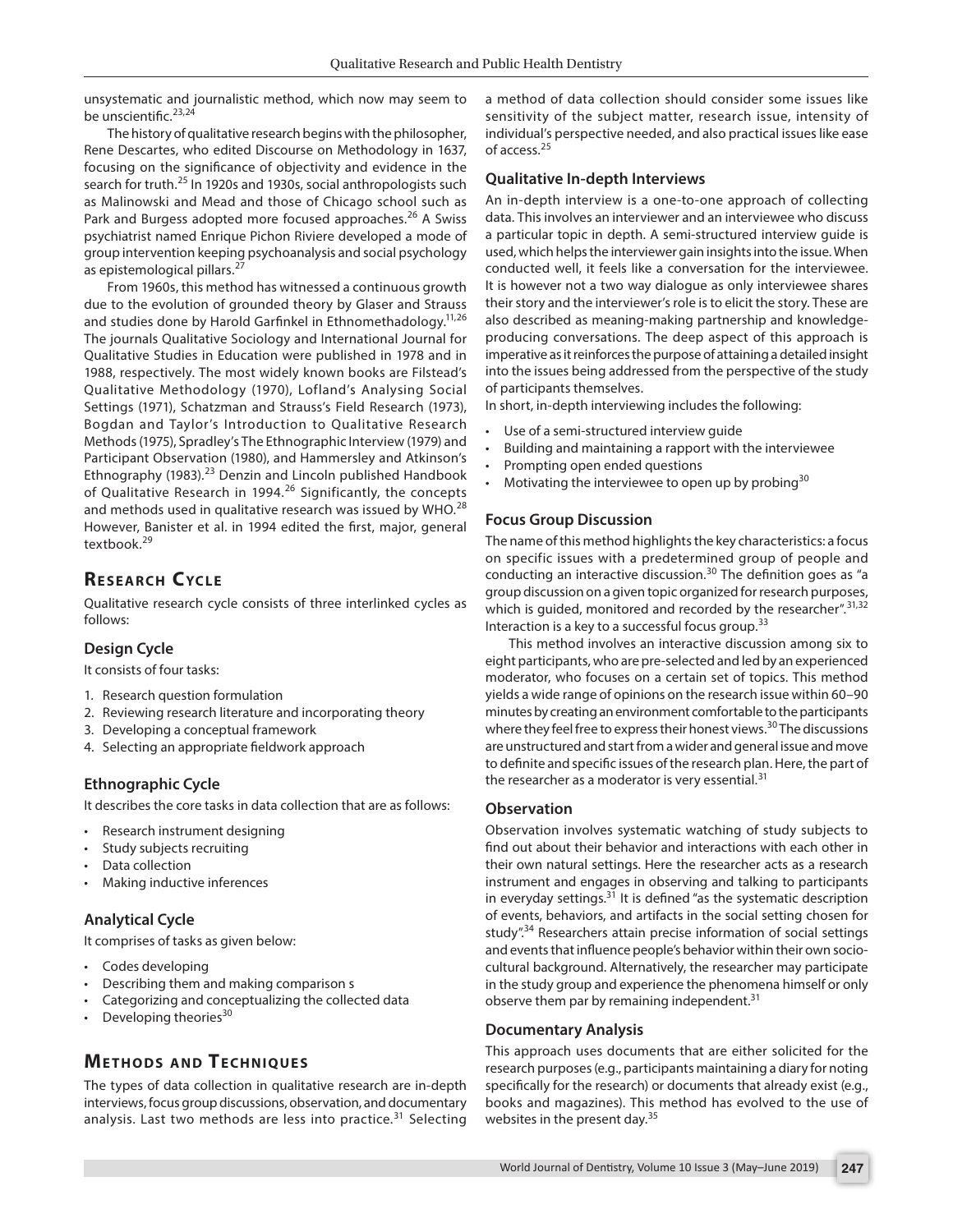## **Framing Research Questions and Sampling**

A qualitative research project begins with the formulation of research questions. Research questions are not static. They change and are adapted and refined throughout the design cycle, while reviewing relevant literature, incorporating theory, and formulating a conceptual framework. While formulating research questions, the objectives of the study are simultaneously identified. The objectives identified also give an indication as to whether the researcher intends to conduct an exploratory study, descriptive study, or an explanatory study.

Qualitative designs are distinguished by their recursiveness and flexibility, often weaving back and forth between research questions, data collection, and data analysis. In this fashion, the researcher may reformulate his research questions based on new findings, may seek new samples from respondents, or may pose new questions to existing study participants. Similarly, data analyses can precipitate the collection of additional data. Well-constructed and focused questions are generally the result of an interactive design process.

A non-random purposive sampling technique is employed and participants are recruited till the saturation of data is achieved. Then, in-depth or focus group discussion methods continue with the hierarchy of a moderator, a dominant, and a note taker, accordingly. The approach goes from what and why to smoothly transiting how and ends with closing questions.

References are made according to the data collected. Verbatim transcripts are prepared, and data are translated with retaining original colloquial languages of participants. The data are kept close to what participants say and these are called markers. A concept indicator model is created and the group of ideas are the units in each category in this model. The theory is developed, written, and published. $36$ 

# **LIMITATIONS**

- The quality of the data gathered in qualitative research is highly subjective.
- Data rigidity is more difficult to assess and demonstrate.
- Mining data gathered by qualitative research can be time consuming.
- Qualitative research creates findings that are valuable, but often difficult to present.
- Data created through qualitative research is not always accepted because its subjective nature and a second independent qualitative research with similar findings is often necessary.
- Researcher influence can have a negative effect on the collected data.
- Replicating results can be very difficult with qualitative research.
- Difficult decisions may require repetitive qualitative research periods.
- Unseen data can disappear during the qualitative research process.
- Qualitative research is not statistically representative.<sup>37</sup>

# **DIFFERENCES IN QUALITATIVE AND QUANTITATIVE RESEARCH**

Qualitative research relies on verbal narrative like spoken or written data, while the quantitative research uses logical or statistical observations to draw conclusions. Table 1 shows differences between qualitative and quantitative research on different basis of comparison.<sup>38</sup>

**Table 1:** Differences between qualitative and quantitative research

| Difference              | <b>Oualitative</b>              | <b>Ouantitative</b>       |
|-------------------------|---------------------------------|---------------------------|
| Meaning                 | A method of inquiry             | A method that is used     |
|                         | that develops under-            | to generate numerical     |
|                         | standing on human and           | data and hard facts, by   |
|                         | social sciences, to find        | employing statistical,    |
|                         | the way people think            | logical, and mathematical |
|                         | and feel                        | techniques                |
| Nature                  | Holistic                        | Particularistic           |
| Approach                | Subjective                      | Objective                 |
| Research type           | Exploratory                     | Conclusive                |
| Reasoning               | Inductive                       | Deductive                 |
| Sampling                | Purposive                       | Random                    |
| Data                    | Verbal                          | Measurable                |
| Inquiry                 | Process-oriented                | Result-oriented           |
| Hypothesis              | Generated                       | Tested                    |
| Flements of<br>analysis | Words, pictures, and<br>objects | Numerical data            |
| Objective               | To explore and discover         | To examine cause and      |
|                         | ideas used in the ongo-         | effect relationship       |
|                         | ing processes                   | between variables         |
| Methods                 | Non-structured                  | Structured techniques     |
|                         | techniques like in-             | such as surveys,          |
|                         | depth interviews, group         | questionnaires, and       |
|                         | discussions, etc.               | examinations              |
| Result                  | Develops initial under-         | Recommends final course   |
|                         | standing                        | of action                 |

# **MIXED METHODS**

Mixed methods research involves analyzing data of both quantitative as well as qualitative data. It integrates data from these two forms in distinct designs built on philosophical assumptions and theoretical frameworks. A complete and thorough understanding of an issue is furnished by combining both the approaches than either one alone.<sup>39</sup> Journal of Mixed Methods in 2006 defined mixed methods as "research in which the investigator collects, analyses, mixes, and draws inferences from both quantitative and qualitative data in a single study or a program of inquiry".<sup>40</sup>

# **Types of Mixed Methods39**

Creswell and Plano Clark identified several classification systems. The three basic mixed methods designs are as follows:

## *1. Convergent parallel mixed methods design*

In this approach, both quantitative and qualitative data are collected and analyzed separately. The results are then compared to see if the separate findings from two approaches complement each other or not.

## *2. Explanatory sequential mixed methods design*

This is a two-phase project where the quantitative data are collected in the first phase and analyzed. The results are used to plan the second phase, i.e., the qualitative phase.

## *3. Exploratory sequential mixed methods design:*

This is the reverse of explanatory sequential approach, which starts with a qualitative phase first followed by a quantitative phase. In this qualitative data are first explored and analyzed. These results are then used to build a second quantitative phase (Flowchart 1).

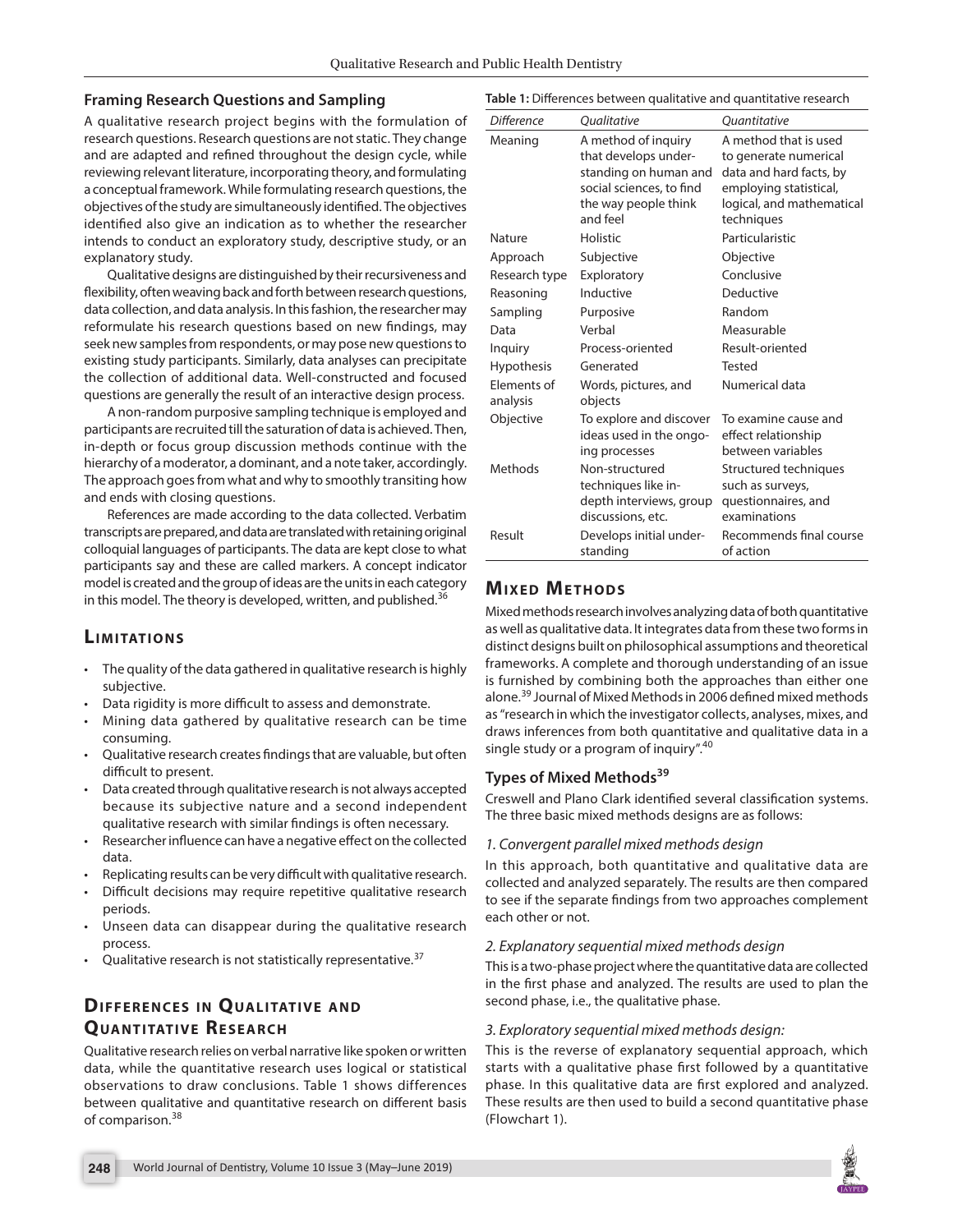**Flowchart 1:** Different types of mixed methods designs (adapted from the book: research design: qualitative, quantitative, and mixed methods approaches by Creswell)<sup>39</sup>





## **Implications for Public Health Dentistry**40–46

The relevance of use of qualitative methods in public health lies in the reason that they are desired methods for researching on new issues in health research.<sup>43</sup> The field of dental research is a systematic approach of diagnosing, analyzing, and reporting the unusual clinical findings that are faced in everyday clinical practice. Current issues in dentistry include a focus on a patient's wishes for outcomes and a dentist's role in that process raise questions that can be addressed by qualitative methods of study.<sup>44</sup> This aspect demands a scientific approach that can consistently reflect the appropriateness of the questions demanded and the means to address them in health practice and policies.<sup>43</sup> Previously issues like patient's phobia towards dental appointments and perceptions and choices of dental students towards their professional career were addressed using this method of inquiry.<sup>45,46</sup>

Qualitative research methods promise to be an efficient way and are already in use by researchers to address those subjects vital for current etiological research. They have proved to analyze an in-depth meaning of events and pressures and present adequate ways to seek and reconstruct such events. Qualitative research is useful to propose the patient's perception in healthcare research by leading a lay man as an expert in his own life. $43$ 

Qualitative research can challenge the patterns of assumptions in dental public health practice.<sup>44</sup> Due to the uniqueness of the data compiling methods, this approach has special preference for its usage in completely new or scarcely studied research topics. Qualitative research can generate newer insights that are not yet available instead of testing hypotheses and associations that are formerly familiar. By laying emphasis on the internal perspective, investigators portray the sufferer of a disability as a potentially capable individual who would heal the illness not depending on any professional help, at least partially. Subsequent to this way of understanding, attention should be given to the services of health care systems in evaluating symptoms and building diagnosis in caring for the ill person and organizing self-help groups by giving practical and emotional supports.<sup>41</sup>

Qualitative research may be helpful to widen the evidence background for dental public health practice because it lets researchers to address essential research issues which would otherwise be tough to answer completely using quantitative methods alone. One of the most valued contributions of this type of research to dental public health is that it enables an issue or condition to be analyzed and understood in a new way.<sup>44</sup>

Qualitative methods should not be understood as an alternative approach in public health inquiry. Instead, they can be crucial additions to the quantitative 'mainstream' by helping answer questions that are necessary for the development of the field. Further advancement in health research seems to be possible only by combining interdisciplinary efforts of methods approaching and integrating a diversity of issues.

Research approaches should positively solve subtle and complex issues. At present, it might seem to be a step ahead if qualitative methodology was said to be a standard approach in public health, but there was a long tradition of this research in social sciences, which is again showing a revival in health research including other disciplines. There are many more problems to be addressed to make this methodology standard by turning it as an easily applicable research tool.

Latest research questions need appropriate tools to solve them and questions that cannot be addressed with routine methods are eventually ignored or considered irrelevant. When legitimate scientific techniques are applied, such questions are solved, giving way to a scientific progress. Thus, rethinking on this technique of inquiry can be a way for innovation in public health, both in theory and practice.<sup>41</sup>

## **CONCLUSION**

Qualitative research methods are being commonly used in multiple fields of healthcare research as they interpret and explore a deeper understanding of some particular aspects related human beliefs, perspectives, and behaviors obtained as a result of various previous personal experiences. The future scope of qualitative research in this field is immense; however, it continues to be under-utilized. Although few studies in the field of public health dentistry have used this sort of research approach to probe into a few sensitive issues such as workforce issues and attitudes of patients. Qualitative research to some extent complements quantitative research work as it explores complex phenomena and areas in which quantitative research alone may not be amenable to.

## **CLINICAL SIGNIFICANCE**

Current issues in dentistry, which include a focus on patient's wishes for outcomes and a dentist's role in that process raises questions that can be addressed by the qualitative methods of study. Qualitative research methods promise to be an efficient way and are already in use by researchers to address those issues that are crucial for today's etiological research. Qualitative research to some extent complements quantitative research work as it explores complex phenomena and areas in which quantitative research alone may not be amenable to.

#### **Referen ces**

- 1. Bogdan R, Biklen SK. Qualitative research for education. Boston: Allyn & Bacon; 1997.
- 2. Van Maanen J. Reclaiming qualitative methods for organizational research: a preface. Adm Sci Q 1979 Dec 1;24(4):520–526. DOI: 10.2307/2392358.